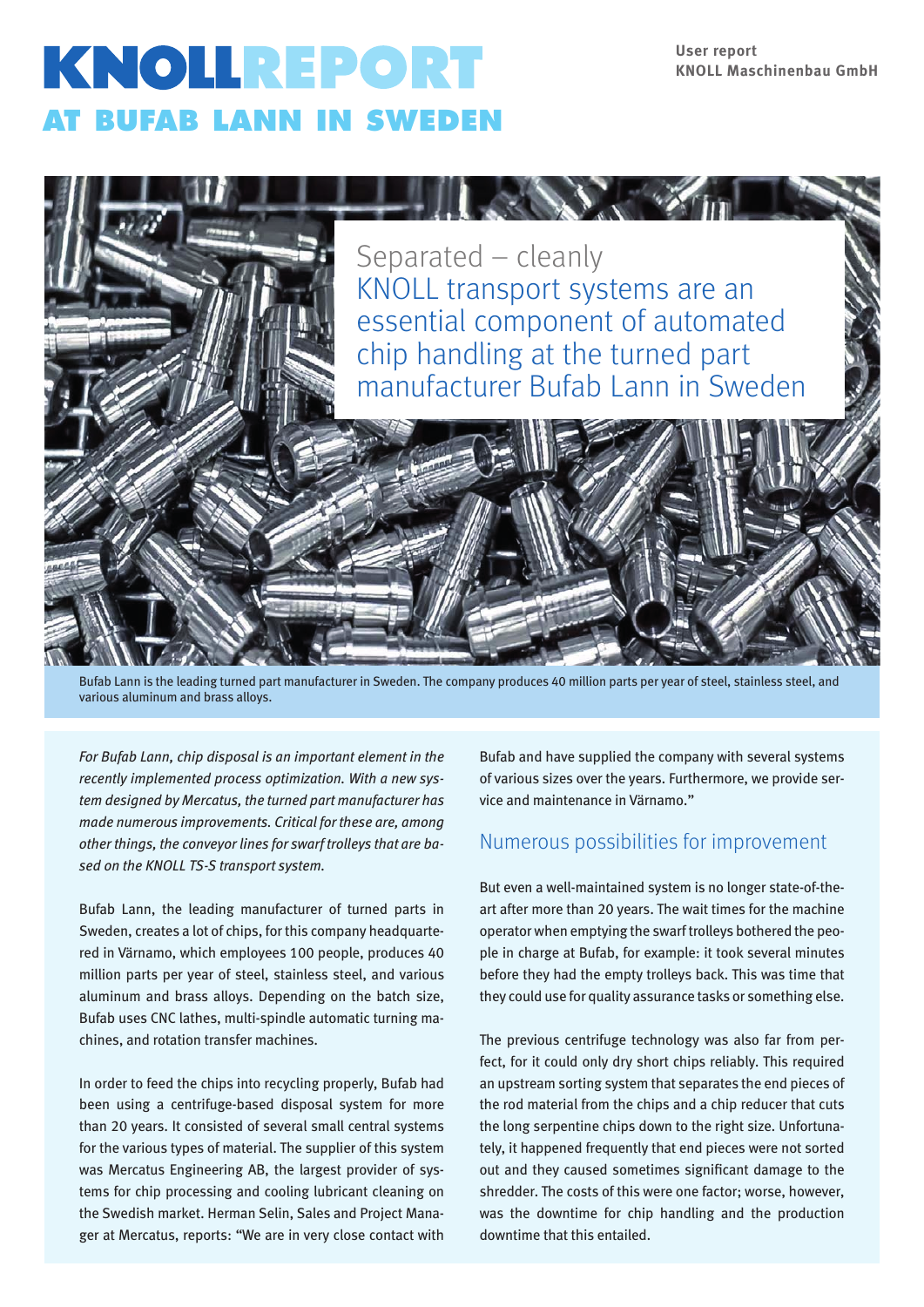

The chip centrifuges are arranged behind the KNOLL transport systems. From there, the degreased chips are taken to the appropriate containers to the right via a portal.

Another fly in the ointment at Bufab Lann was the insufficient drying of brass chips. If with these very small chips, residual moisture is still more than one percent after degreasing, the chips compress in the big bag provided for removal due to their own weight. Oil leaks occur on the hall floor, and during subsequent transport, the recycler has to ensure that no oil gets into the environment.

#### New system for greater process reliability and productivity

All of these factors drove Bufab's decision to invest in a new chip disposal system. Once again, the trusted partner selected was Mercatus. Herman Selin and the planning team were very happy about this: "For more than six months, we worked intensively with our customer and various suppliers, considering a vareity of layouts, in order to find the optimal solution. In the end, we found it in a KNOLL transport system and a Steimel chip centrifuge system."

Mercatus has maintained an intensive partnership with KNOLL Maschinenbau, Bad Saulgau, for about 40 years. "Whether filter systems, chip conveyors or shredders – with KNOLL products, we know that the quality is high," emphasizes Selin. "This also applies for the transport systems that KNOLL has been producing for a few years. We were able to use these to provide optimal chip disposal."

# New chip handling with buffer line

With the new system installed in summer 2018, the metal chips from all Bufab production can be degreased and sorted easily and automatically and collected in containers or



It takes only 10 to 15 seconds to move a swarf trolley into the system and remove another one from it.

big bags. Due to the production concept, the machine operators still have to push the swarf trolleys from the machine to the processing plant. However, the automation begins with the insertion of the swarf trolleys into one of two available conveyors. The employee uses a barcode to indicate which are the chips in question – whether steel, stainless steel, aluminum or brass. Usually, right after that, he can take an empty trolley from the return line back to his machine.

The conveyors consist of a 4.5 meter-long elevated KNOLL TS-S/TS-G transport system with a separator and non-return device. These can accommodate several swarf trolleys in a row and thus serve as a buffer zone. Patrick Hörmann, Project Manager at Mercatus, explains: "Because of the numerous machine tools at Bufab, it can happen that three, four or five employees arrive at the central system at the same time to insert swarf trolleys. Thanks to the buffer slots, the KNOLL transport system can balance out these production peaks."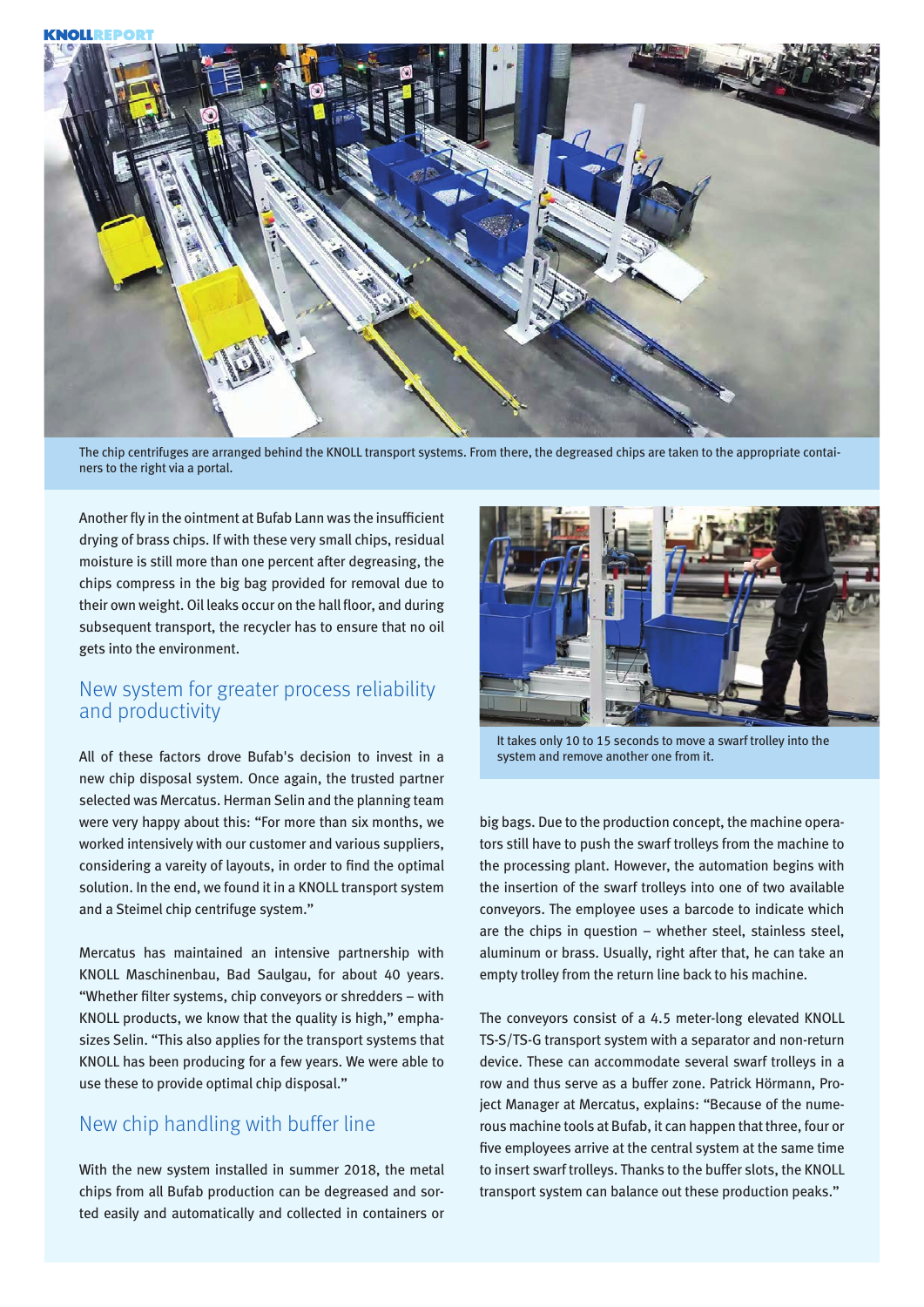The supplying KNOLL transport system is equipped primarily with straight-lugged chains. Only in the areas where employees are moving around are accumulation roller chains deployed. This provides assurance that the trolley remains standing – if it should come into contact with an employee.

#### Automatic transfer to centrifuge system

The swarf trolleys inserted meet a crosswise line at the end of the buffer; it, in turn, was implemented based on a KNOLL TS-G transport system. The trolleys move to the centrifuges on it. When they arrive at the centrifuge, the chips are lifted and tipped into drums, which are then placed in the centrifuge. This way, the chips do not come into direct contact with the centrifuge or other mechanical components. "This keeps the system clean and wear-free," explains Patrick Hörmann, and he mentions another advantage: "Each batch of chips is assigned to an individual centrifuge barrel in which the chips remain until they are emptied into the appropriate container. We can therefore avoid mixing different materials."

Also important: the modern chip centrifuges are designed so that they can work with short and long chips. Even end pieces do not influence the result. Chip breakers or impact separators are therefore not required.

After centrifuging, the container with the degreased chips is brought to the appropriate collection containers via a portal. Currently, the turned part manufacturer uses two containers for steel, one for aluminum, and two additional ones for rustfree alloys. Furthermore, there are nine big bags ready for additional materials that accumulate in smaller quantities. Overall, with the new system, Bufab is able to process up to 14 different materials separately from one another.

An important function in the complete installation is the control of the KNOLL system. It not only ensures that the swarf trolleys reach the centrifuges with their freight, but also that the chips are emptied into the right container according to



When dropping off the swarf trolley, the employee scans a barcode appropriate for the material.



At the end of the buffer lines, the swarf trolleys are transported across a crosswise line to the centrifuges.

their type. Thanks to the transfer of the data to the centrifuge system, the software is also responsible for ensuring that the degreased chips land in the right container and that the emptied swarf trolleys find their way back correctly. In case of a breakdown of the KNOLL system, the entire system and then, after a brief period production too would come to a standstill. "The system works so reliably that we can guarantee very high process reliability," says project engineer Hörmann. "This is also why we like to use KNOLL products so much."

#### All requirements fulfilled

Bufab is very happy with the new Mercatus/KNOLL/Steimel system, as Bufab Production Manager Tobias Svensson confirms: "The drying results have improved immensely. We are now able to achieve an extremely low residual moisture of less than one percent, so we recover a lot of cutting oil. Cutting oil consumption has dropped by about 45%. Furthermore, we can transfer the chips to the recycling company dry and sorted by type, something that is evident from the greater reimbursement. The former minutes-long wait time has also been eliminated. The machine operator needs only 10 to 15 seconds in order to move his trolley into the system and remove another one from the removal conveyor."

In addition, the entire system – and especially the KNOLL transport system – is very robust. Mercatus employees perform preventative maintenance in a six-month cycle, whereby the share for the KNOLL components is at most one-tenth of the total effort. "We only have to re-tension the chains and check the sensors for damage," says Patrick Hörmann, who points out another advantage. "The KNOLL transport system is constructed in modular fashion. If Bufab should expand its production, we can easily add KNOLL modules and adapt the system to the new chip quantities."